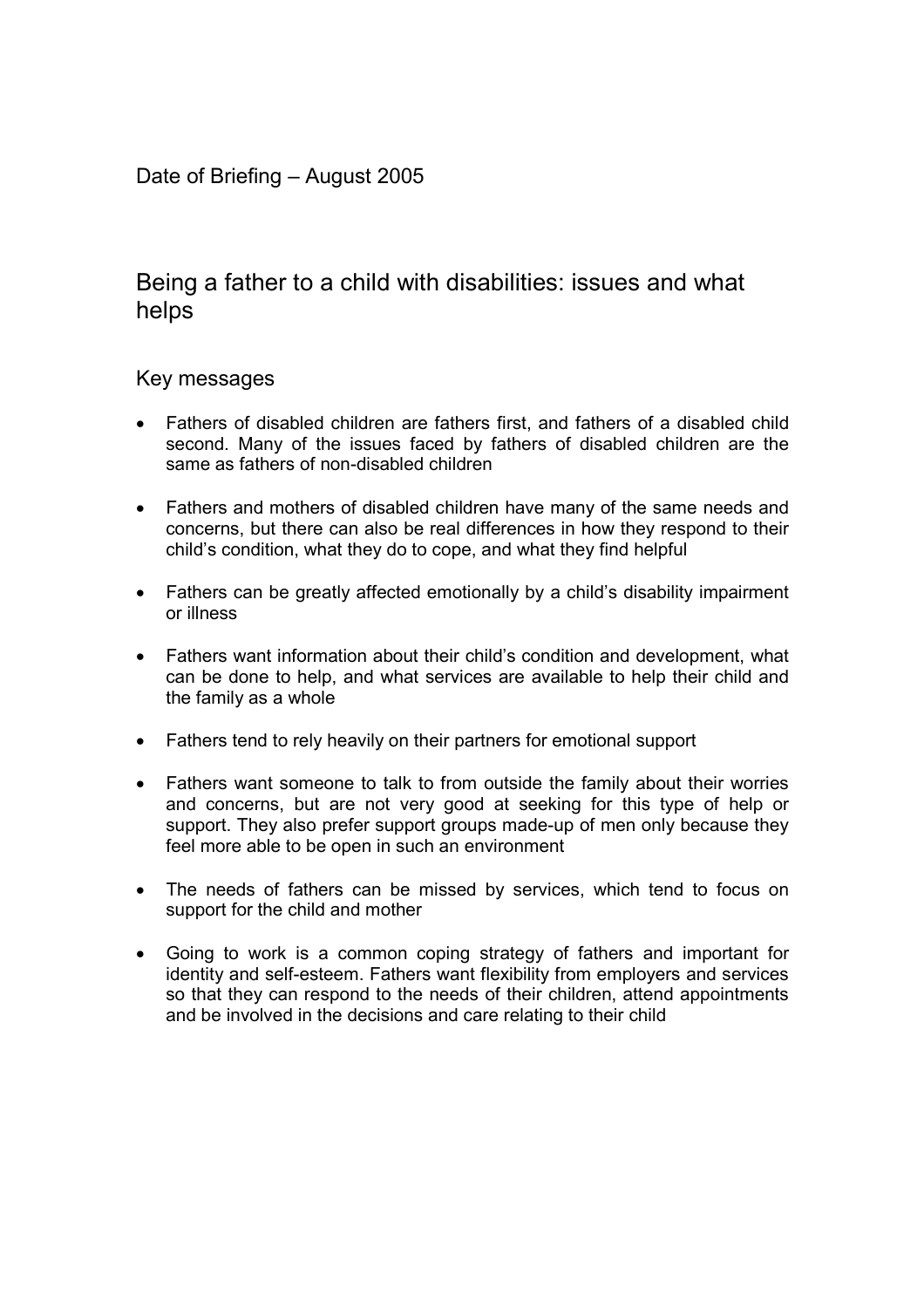## Introduction

This section introduces and defines the scope of the briefing and the topic.

A SCARE briefing provides up-to-date information on a particular topic. It is a concise document summarising the knowledge base in a particular area and is intended as a 'launch pad' or signpost to more in-depth investigation or enquiry. It is not a definitive statement of all evidence on a particular issue. The briefing is divided into the different types of knowledge relevant to health and social care research and practice, as defined by the Social Care Institute for Excellence  $(SCIE)$ <sup>(1)</sup>. It is intended to help health and social care practitioners and policymakers in their decision-making and practice.

The topic of this briefing is the fathers of children with disabilities, impairments or chronic illness. The children's disabilities include physical or sensory impairments, learning disability, and chronic conditions such as asthma, arthritis, diabetes and congenital heart disease. This briefing focuses on fathers' experiences of their child's disability, impairment or chronic illness, and their resulting needs. Fathers of disabled children experience many of the same needs and concerns as mothers, but they do also have particular issues and needs. Fathers of disabled children are fathers first, and fathers of a disabled child second. Consequently, many of the issues faced by fathers of disabled children are the same as fathers of non-disabled children. Being a parent is an important and positive experience for many fathers, whether their child is disabled or not, and the value men place on being a father to their children is being recognised more and more <sup>(2)</sup>. However, some parenting issues may be more acute or exacerbated by having a child with a disability. For example, mothers and fathers of young children with a disability do experience more depression, as well as more parenting and child-related stress than parents of non-disabled children, and can also feel that their parental situation is more uncontrollable  $(3-7)$ . This has been found to be the case even when taking into account socio-economic factors <sup>(6)</sup>. However, it must be noted that families vary greatly in how they respond to and cope with having a child with a disability, and how they respond is not determined by the severity of the disability but more often by other factors, such as the child's behaviour generally and the parents' access to social, material and emotional resources <sup>(5,8,9)</sup>. The aim of this briefing therefore is to examine the findings of the research literature into the concerns and experiences of fathers of disabled children both generally and specifically. There is no policy or government literature on this topic dealing with fathers alone, so some of the sections below cover services and entitlements for parents of disabled children generally.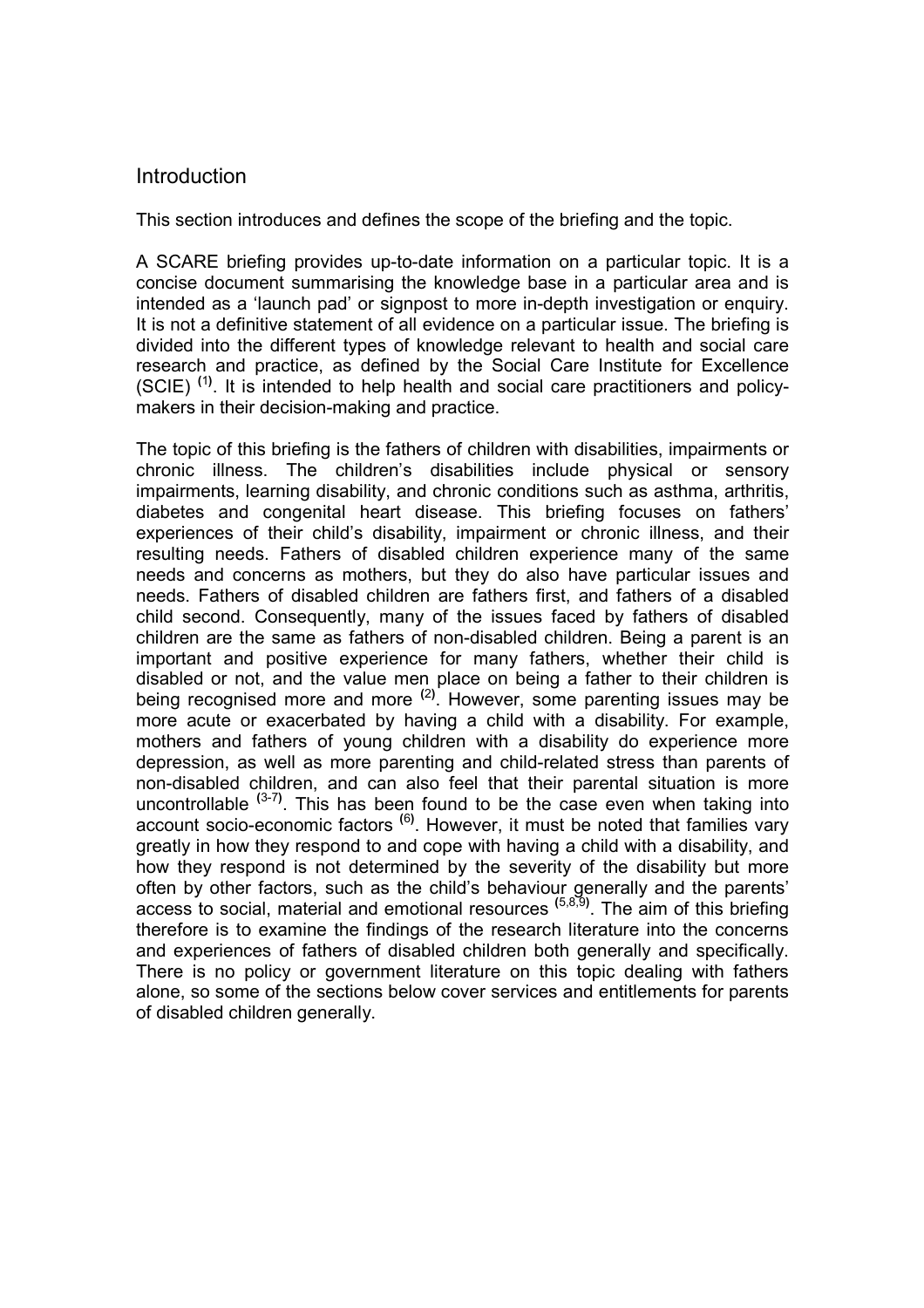## Why this issue is important

There is currently very little guidance literature or research concerning fathers of children with disabilities or chronic illness. The literature on families of disabled or chronically ill children tends to focus on the child and mother, and the problems they experience <sup>(9,10)</sup>. As in families of non-disabled children, the mothers tend to be the children's primary carer <sup>(10,11)</sup>. Services also focus principally on the mother and child <sup>(10)</sup>. Fathers may therefore be seen as secondary carers only, or may be ignored by health and social services completely <sup>(10)</sup>. However, it has also been shown that being a parent to a child with a disability or impairment can be as emotionally engaging, as well as distressing, for fathers as for mothers (10,12) .

The research shows that fathers and mothers share many of the same experiences and responses to being a parent of a disabled child <sup>(13,14)</sup>. It is also the case, however, that their experiences, responses, and what they find helpful can differ. For example, fathers have been found to interact differently from mothers with their disabled children <sup>(15)</sup>. There can also be differences in how fathers and mothers perceive their child's disability or illness and the impact of the child's condition on the parents' self esteem <sup>(16)</sup>. A study from the US found that mothers and fathers also experience stress from parenting a disabled child differently <sup>(4)</sup>. Fathers' stress may be directly related less to their child's behaviour than the stress felt by mothers<sup>' (17)</sup>. Fathers can also experience less stress, anxiety and depression than mothers, probably because mothers take on the majority of the child care and everyday related tasks <sup>(3,7,18)</sup>. Fathers also tend to be less involved and have more limited interaction with their disabled than their non-disabled children, partly because they tend to be more involved in physical activities <sup>(11,19,20)</sup>. Unlike mothers, fathers tend to seek support almost entirely from their partner or spouse rather than friends or family  $(5,10,11,13,14,16,19,21-23)$ . Fathers themselves are also heterogeneous as a group: they can have very different experiences of fatherhood, their child's disability, their own needs and what they find helpful <sup>(10,13,21)</sup>. Mothers and fathers therefore have both shared and individual needs. These differences need to be taken into account when devising or providing support for families with disabled or chronically ill children. However, this briefing focuses on fathers because as a group they have been considered less in the research and guidance literature.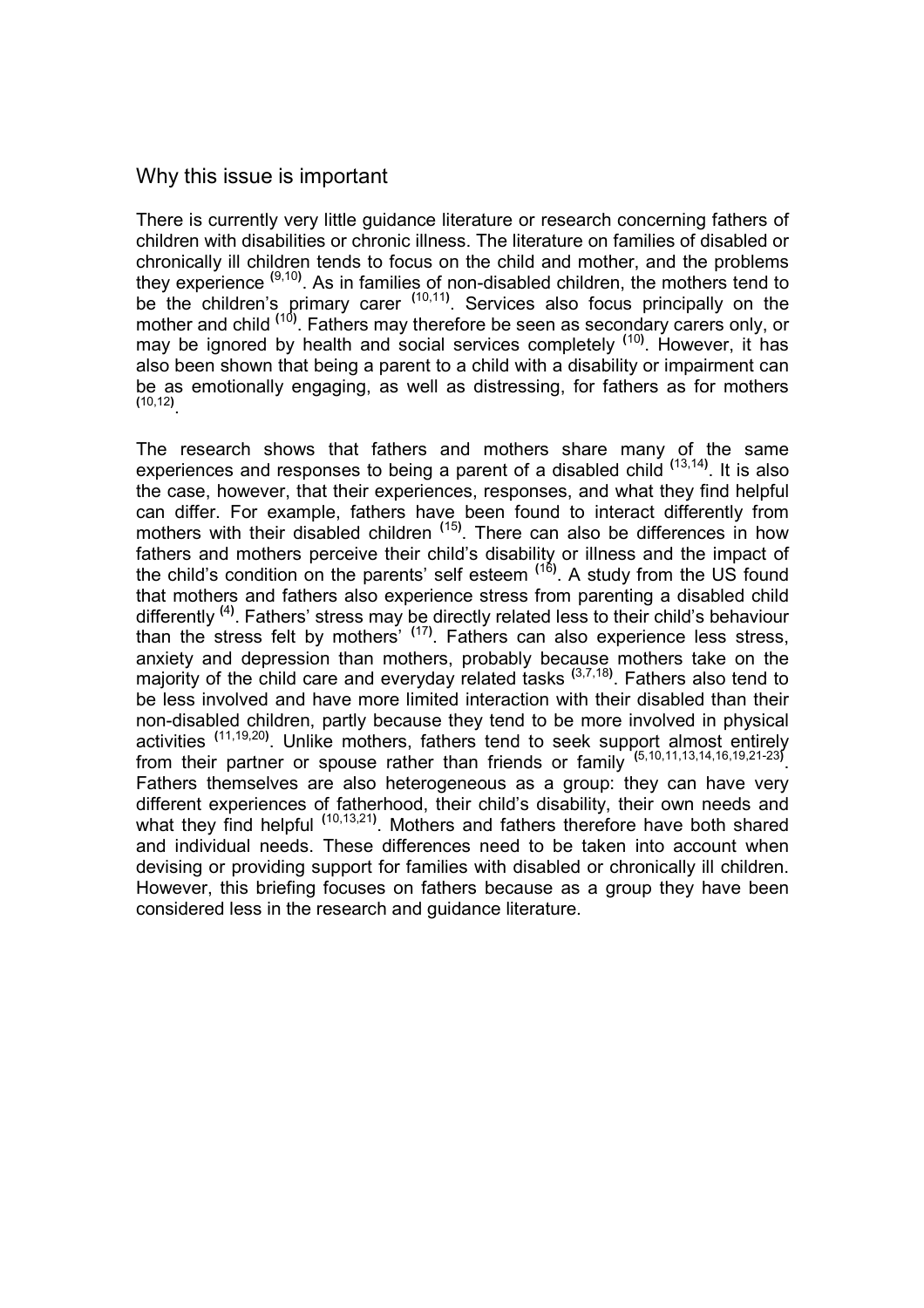What do the different sources of knowledge show?

## Organisational Knowledge

This section lists and briefly summarises documents that describe the standards that govern the conduct of statutory services, organisations and individuals in relation to the parents of disabled or chronically ill children.

### Children Act (2004)

http://www.opsi.gov.uk/acts/acts2004/20040031.htm

This Act provides amendments to the Children Act 1989 (see below). The Act states that local authorities have a responsibility for the well-being of children in their area, and in doing so need to acknowledge the importance of parents and other persons caring for children. Part 5 also states that financial assistance may be given for the promotion of the welfare of both children and their parents.

Department of Health (2002).Together from the start. Practical guidance for professionals working with disabled children (birth to third birthday) and their families.

http://www.dh.gov.uk/PublicationsAndStatistics/Publications/PublicationsPolicyAn dGuidance/PublicationsPolicyAndGuidanceArticle/fs/en?CONTENT\_ID=4007526 &chk=UeTKtE

This guidance has been produced primarily for use by professionals involved with the planning and delivery of services to disabled children. It is designed to improve service provision to very young disabled children and their families.

Employment Act (2002)

http://www.legislation.hmso.gov.uk/acts/acts2002/20020022.htm

This Act gives working parents of disabled children under 18 the right to request flexible working arrangements. Also, these parents have the right to take (unpaid) time off for dependents in cases of emergency. Working Families makes available a fact-sheet on flexible working

http://www.workingfamilies.org.uk/asp/family\_zone/f\_flex\_work.asp

Department of Health (2001). Carers and People with Parental Responsibility for Disabled Children. Practice Guidance.

www.carers.gov.uk/pdfs/practiceguidecarersparents.pdf

Part IV of this document gives practice guidance on the provisions of the Carers and Disabled Children Act 2000 as they affect people with a parental responsibility for a disabled child, including access to direct payments and how best to use such funds.

Health and Social Care Act 2001 http://www.legislation.hmso.gov.uk/acts/acts2001/20010015.htm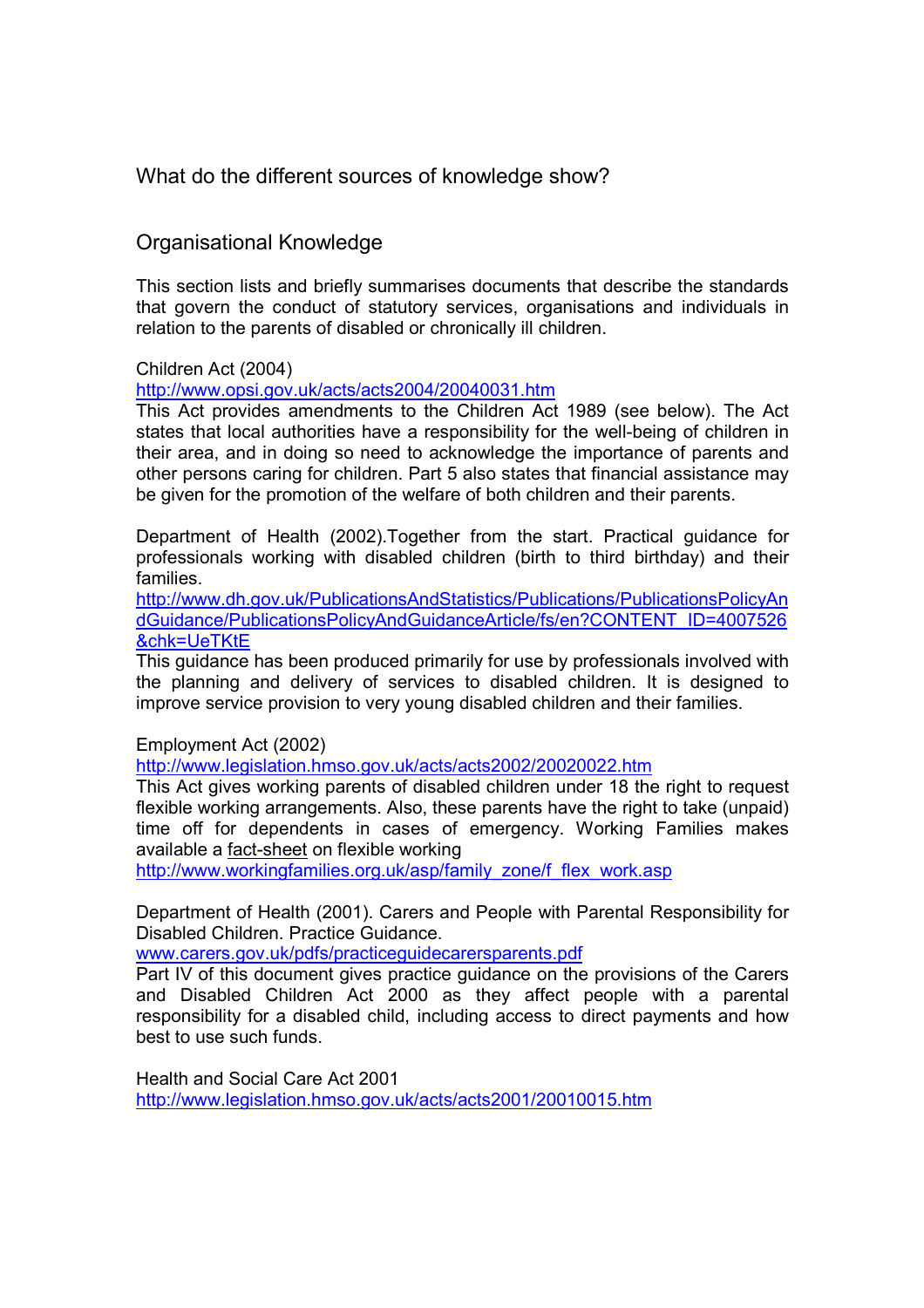This Act enables parents to access direct payments via the Children's Act 1989 to prevent their child becoming or being categorised as "in need".

Department of Health (2001). Valuing People. A New Strategy for Learning Disability for the 21st Century. London, HMSO.

http://www.archive.official-documents.co.uk/document/cm50/5086/5086.htm This White paper forwards proposals for improved service delivery to children with learning disabilities and their parents.

Special Educational Needs Code of Practice (2001). Education Act 1996 http://www.teachernet.gov.uk/docbank/index.cfm?id=3724

According to this Code of Practice, plans for a child's education should be worked out in partnership with parents, the child and any relevant agencies.

Department of Health (2000). Framework for the Assessment of Children in Need and their Families. Guidance.

http://www.dh.gov.uk/PublicationsAndStatistics/Publications/PublicationsPolicyAn dGuidance/PublicationsPolicyAndGuidanceArticle/fs/en?CONTENT\_ID=4003256 &chk=Fss1ka

This guidance draws on research, consultation and best practice to develop a framework for providing services to children and their families, including disabled children.

Carers and Disabled Children Act 2000

http://www.hmso.gov.uk/acts/acts2000/20000016.htm

This Act examines the needs and rights of parents or carers who look after those who are in need of additional care, assistance or support because of long-term illness or problems associated with disability. It sets out rights to assessment and the statutory requirements demanded of local authorities. This includes the provision of vouchers and direct payments for parents and carers of disabled children.

Community Care (Direct Payments) Act 1996

http://www.hmso.gov.uk/acts/acts1996/1996030.htm

This Act requires local authorities to provide payments in lieu of services directly to those to have been assessed as being in need. It has been argued that this may include services to support parenting <sup>(24)</sup>. Although parenting support is not explicitly assessed as a need in most legislation, the parent may qualify for payments for respite care and other help which can support them in performing their parenting role.

Carers (Recognition and Services) Act 1995 http://www.hmso.gov.uk/acts/acts1995/Ukpga\_19950012\_en\_1.htm This Act deals with the rights of parents and carers who look after elderly, sick or disabled people or children, to receive support from statutory authorities.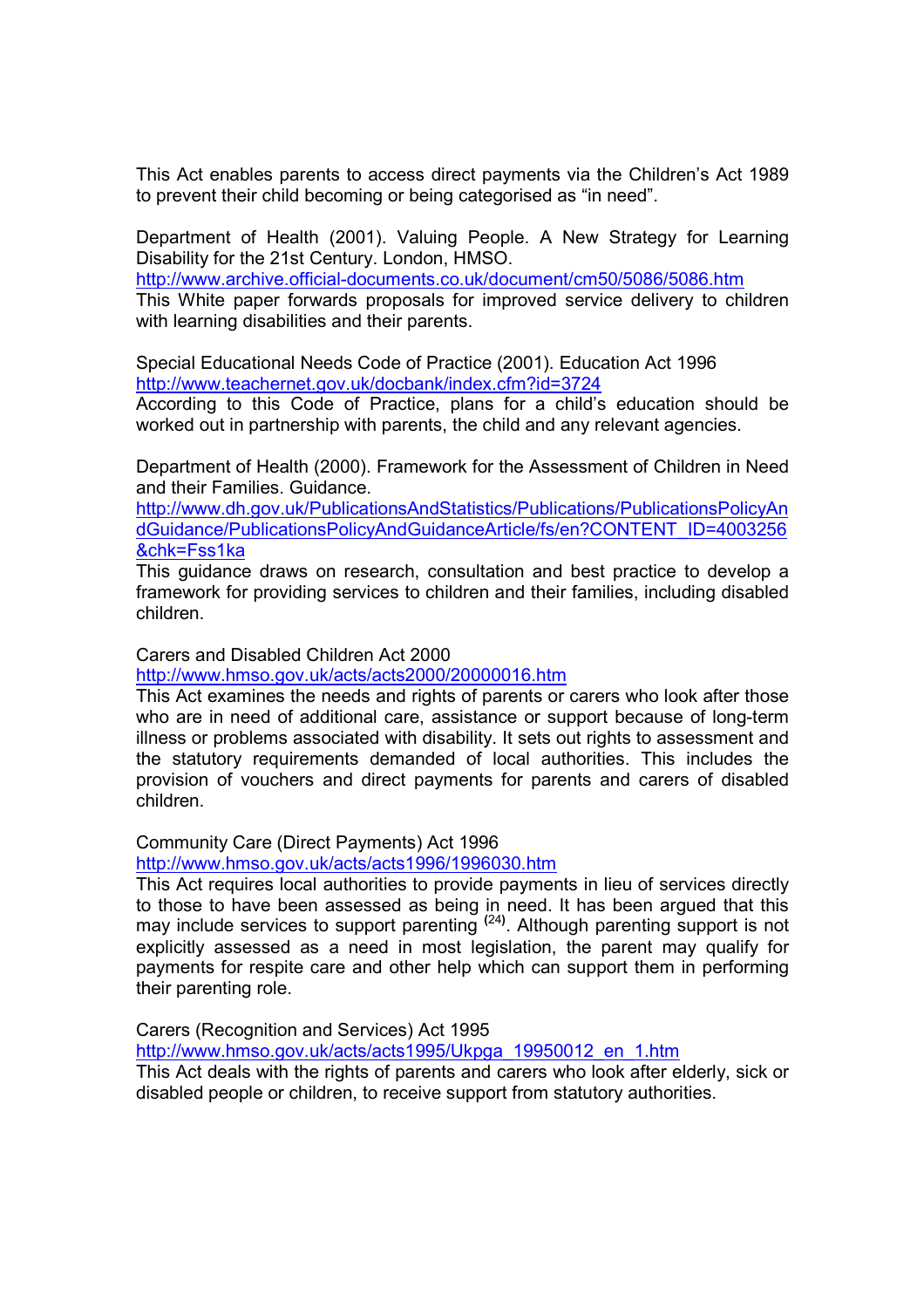Children Act 1989 http://www.legislation.hmso.gov.uk/acts/acts1989/Ukpga\_19890041\_en\_1.htm The immediate family is entitled to support if a child is considered to be "in need". Parental needs are considered in a family needs assessment.

### Policy Community Knowledge

This section summarises documents describing proposed structural models and guidance for the delivery of policy and improved practice. These documents are published by public policy research bodies, lobby groups, think tanks and related organisations.

Parent Participation: Guide for parents. Improving services for disabled children http://www.ncb.org.uk/cdc/res\_detail.asp?id=676

Parent Participation: Guide for professionals. Improving services for disabled children

http://www.ncb.org.uk/cdc/res\_detail.asp?id=671

These guides draw on work carried out by Contact a Family and the Council for Disabled Children with parents and professionals in workshops and a variety of forums. They cover the key principles involved in successful participation.

Council for Disabled Children, Contact a Family. Parent Participation http://www.ncb.org.uk/projects/project\_detail.asp?ProjectNo=285 The aim of this project was to improve services for disabled children by increasing parent participation in the design and delivery of services.

### Practitioner Knowledge

This section describes studies carried out by health and social care practitioners, documents relating their experiences regarding the topic, and resources produced by local practitioner bodies to support their work.

Parental Mental Health and Child Welfare Network. Social Care Institute of Excellence (SCIE)

http://www.scie.org.uk/mhnetwork/index.asp

This is a network for social care and health workers who work with parents with a mental health problem or their children. It has been set up to promote joint working between adult mental health and children's services. SCIE is also involved in the production of a collaborative guideline on parenting programmes with the National Institute for Clinical Excellence. This guideline is to be published in the future.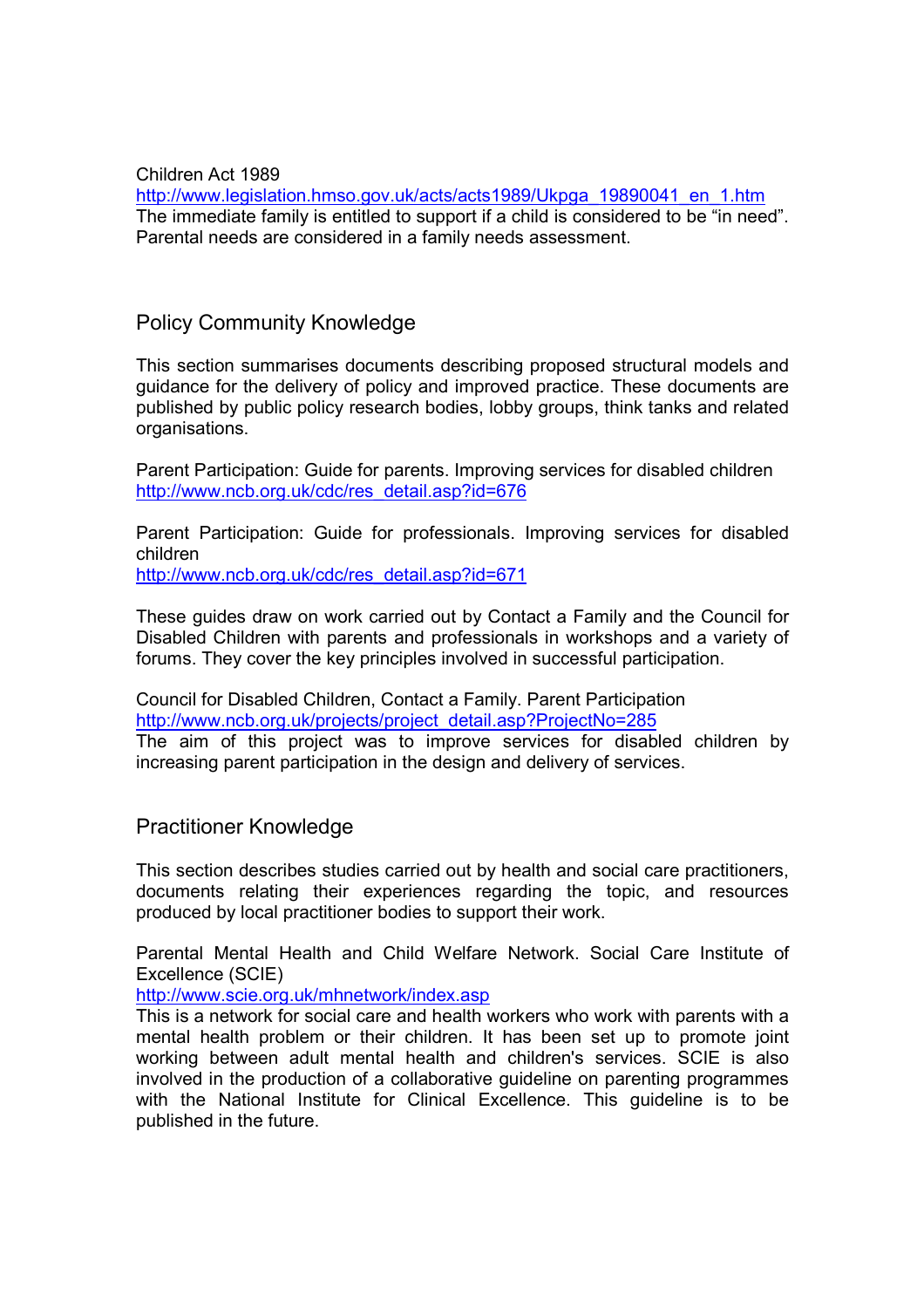London Borough of Waltham Forest Social Services. Parents of Disabled Children.

http://www.lbwf.gov.uk/index/care/caringforcarers/parentsdischild.htm

This resource is an example of the local services made available to parents with a disabled child.

## Research Knowledge

This section summarises the best available research literature. The focus is on studies undertaken in the United Kingdom, so that the findings are as relevant as possible to the intended audience of the briefing.

### The limitations of the research

A substantial amount of research on fathers and parents with disabled children has been conducted in the UK, the United States, Canada, New Zealand, Australia and elsewhere. Studies either focus on fathers alone <sup>(10,12,19,21,22,25-28)</sup> or compare mothers and fathers  $(3-6,11,13-16,23)$ . This research has a number of limitations, however. The majority of the studies tend to focus on fathers or fathers and mothers of preschool children  $(3-6,10,11,13,15,16,19,22,25,26,28)$ ; there is less research on fathers or parents of children of school-age or above (5,14,16,21-23,29). Also, the sampling for many of the studies is convenient and self-selecting: fathers who accept their child fully and have few or no issues with their child's disability are more likely to agree to participate in such studies than fathers who continue to experience problems of acceptance. There is also very little research on fathers and children from ethnic minorities <sup>(9)</sup>, and none of the studies considers non-resident fathers. The research also tends to focus on identifying the difficulties, needs and concerns of fathers or mothers generally; there is comparatively little research specifically on what they find helpful or on evaluating services which may be helpful, such as key-workers (30).

### What is the impact of a child's chronic illness or disability on their father?

It is very common for fathers to talk about their disabled children in very positive terms <sup>(10,19,21,31)</sup>. However, a child's disability, illness or impairment can still have a substantial impact on the father. Some of the literature has found that fathers and mothers of children with disabilities report high levels of stress  $(3,4,8,21)$ . It should not be assumed that all fathers of disabled children experience stress or that such stress is directly attributable to their child's disability <sup>(8,10)</sup>, but studies comparing parents of disabled and non-disabled children have found that the former had much higher levels of child-related stress and depression  $(3-7,32)$ . Uncertainty about how best to meet their child's needs, their child's limitations and how they will develop, their education, and where the family can go for practical and emotional support, are all sources of stress for fathers and mothers of disabled children  $(3,11,18,21,23,31)$ . Concerns about their child being accepted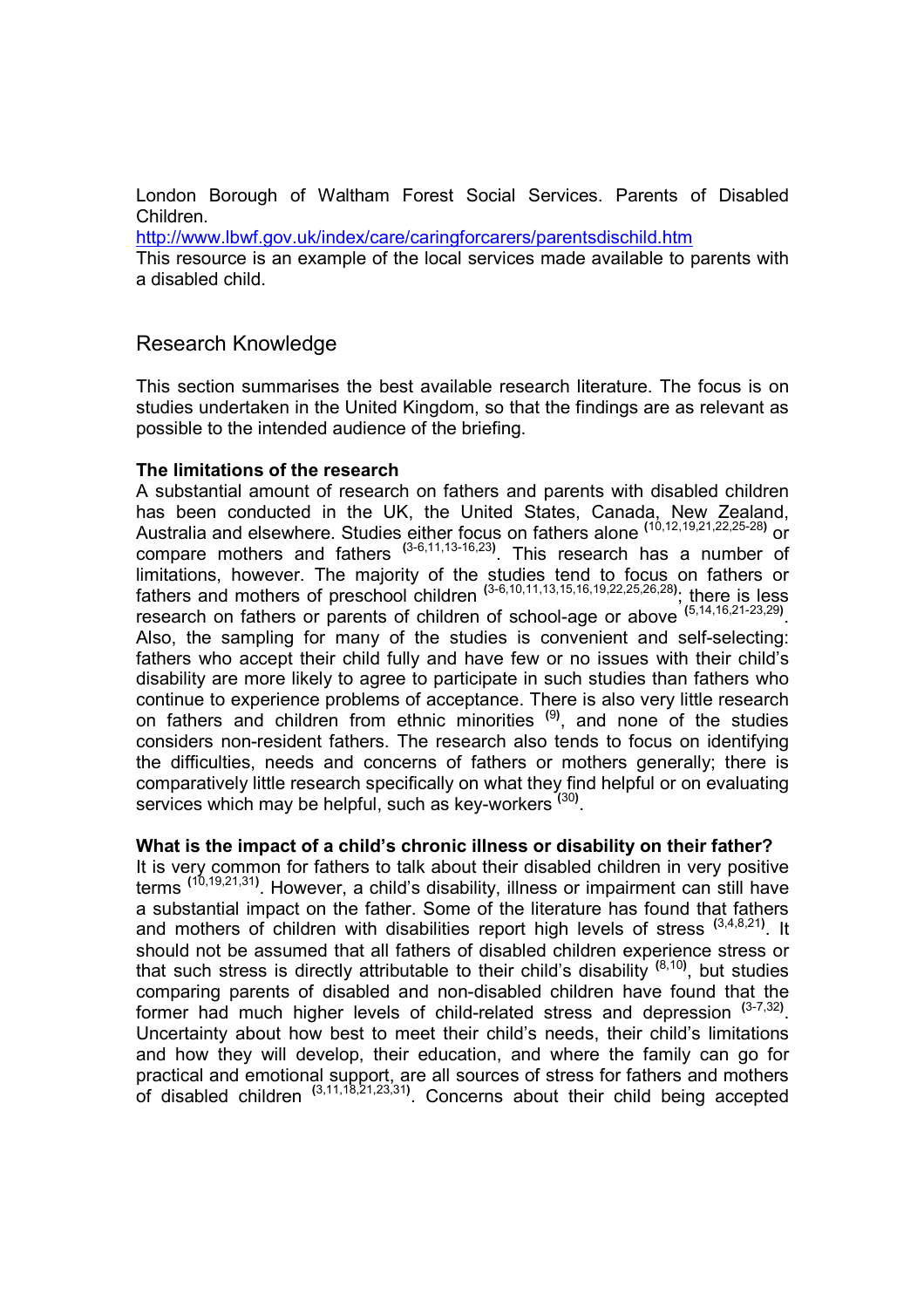socially have also been found to be a greater cause of stress for fathers than mothers of children with intellectual disability <sup>(5)</sup>.

Fathers report feeling a range of emotions following the diagnosis of their child's disability or illness. These include mourning, trauma, guilt, denial, feelings of isolation, and a loss of expectations in relation to both their own role as fathers and family life as a whole  $(10, 12, 19, 21, 31)$ . One UK study found that most fathers thought their reaction to their child's disability was the same as their partner's, but about one fifth felt that their response was more "practical and rational" in order to support their partner  $(12)$ . Fathers are also more reluctant to seek emotional support than their partners <sup>(11)</sup>. Men's social networks tend to offer less encouragement and accessible support than women's <sup>(10,27)</sup>, with the result that fathers rely much more on their partner alone for emotional support <sup>(5,16,21)</sup>.

### What are the needs of fathers?

The most common finding of the research is that fathers want information about their child's condition and needs, and the resources or services that are available to help their child and family  $(8,10,12,21,23,26)$ . A lack of information about available services, and benefits, can lead to financial hardship <sup>(33)</sup>. Financial needs are a recurring theme of the research. Fathers report being concerned about the greater financial demands of having a child with a disability or chronic illness, especially the costs of child care; the loss of income from the mother remaining at home; the need for specialised or private transport and for home adaptations or equipment <sup>(11,22)</sup>. They also tend to be overlooked by support services, even when the father makes every effort to be involved with his children and is the primary carer or an equal carer with the mother <sup>(10,12)</sup>. A study of the use of family centres by fathers of non-disabled children also found that fathers felt that the centres catered more for the needs of mothers as both parents and women than fathers as parents or men  $(34)$ . The needs of fathers can become less intense over time, however, as they become better acquainted with their child's condition and needs, and develop their own coping mechanisms and sources of support  $(10,21)$ . The issues which are most important for fathers also change over time. The need for information and support becomes less and concerns about the child and the family's future lives can become more insistent <sup>(10,22,31)</sup>.

### What is helpful?

Fathers find it helpful to have someone to talk to from outside the circle of their family and friends, this could be a health professional, key-worker or support group. They tend to get their emotional support from their partner, and the importance of this mutually supportive relationship has been reported in many studies <sup>(10,11,14,16,19,22,23)</sup>. Support groups are considered to be effective by parents of disabled children <sup>(23)</sup>, and some fathers prefer support groups made up of men only because they feel more able to talk openly in such environments than in mixed groups <sup>(10,25,35)</sup>. Some fathers see such groups as meeting a need which may otherwise be unmet by services and other social networks <sup>(25)</sup>. A study examining the role of family centres also found that some fathers felt more able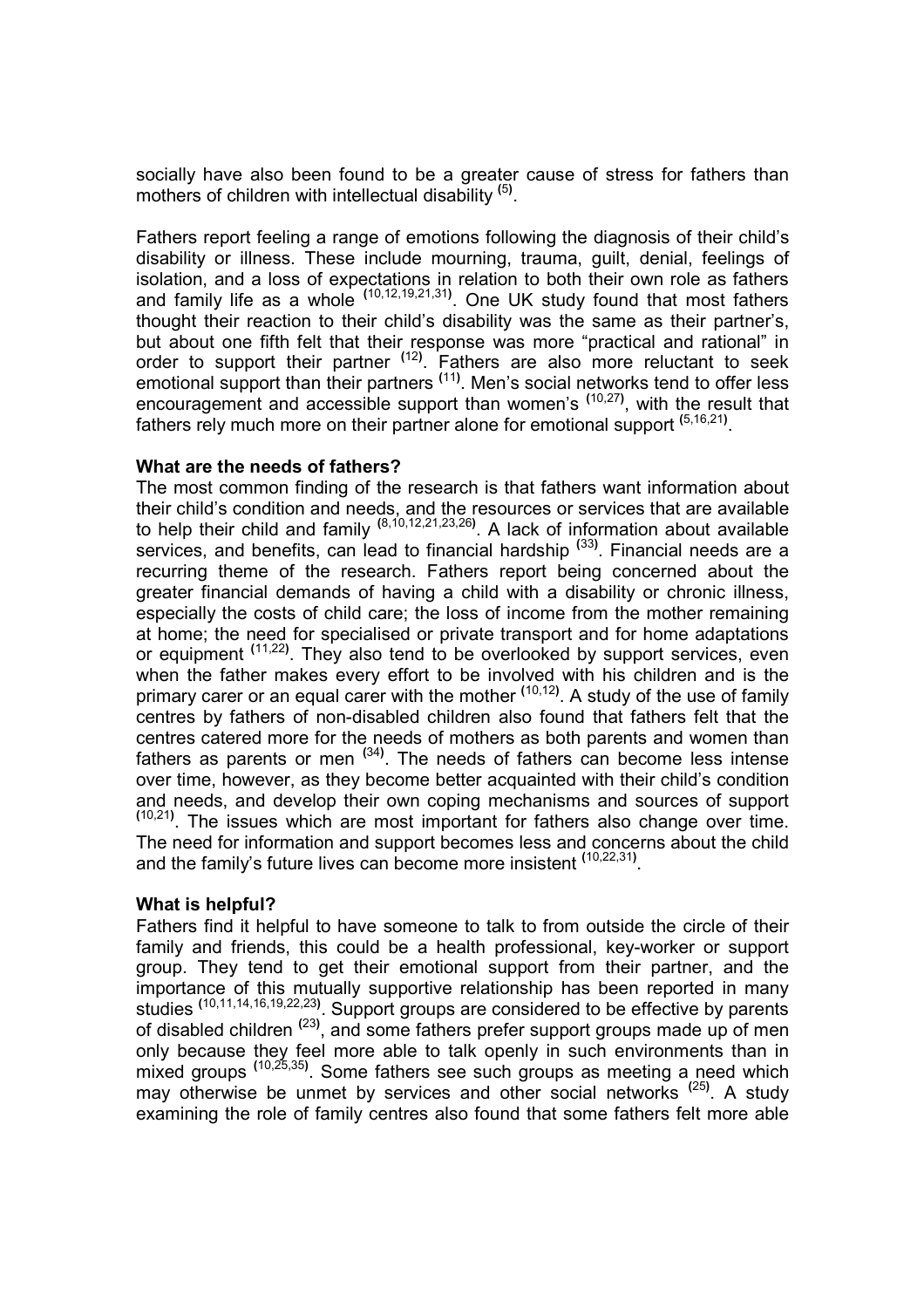to talk to male than female support workers, but that very few were available  $^{(34)}$ . However, it has also been found that when it comes to being involved with their children's early education, fathers of both disabled and non-disabled children prefer to play a role in activities that involve the whole family rather than those which focus on themselves alone <sup>(36)</sup>.

Fathers report that being able to work is helpful, both in terms of providing money to satisfy any additional financial demands from having a disabled child, but also because work was a source of satisfaction and esteem. Surveys have found that parents who work, especially if they have a flexible employer, feel more satisfied and able to cope  $(10,16,19,22,33)$ . However, some fathers acknowledge that working also means that they are less involved with their children <sup>(10)</sup>, although the demands of work can also mean that they cannot always be there when they want <sup>(21)</sup>. A father in one New Zealand study said that having good respite care, in which parents have complete trust, is also important for fathers  $(21)$ .

Fathers find it helpful to have someone to give them practical advice on their child's welfare, education and health, and information generally (8,10,21,37). Families want a single point of contact for services and information. Key-workers have been identified as very helpful by both fathers and mothers. These support workers provide important emotional support and help them to identify relevant services <sup>(9,30,37)</sup>. Parents also want information to be easy to read, up to date, accurate, and to be available in a variety of formats, such as written, online, and through face to face contact with professionals or key-workers <sup>(37)</sup>. A study from the US found that fathers of children with chronic illness preferred information to be given in films or tapes rather than in written form <sup>(26)</sup>. The provision of keyworkers is also a recommendation of the Valuing People strategy document from the Department of Health<sup> (38)</sup>. However, one survey found that less than one third of families with a disabled child had a key-worker <sup>(30)</sup>. Parents generally also report that they find respite services very helpful <sup>(8,9)</sup>. Finally, an Australian parent training programme for fathers and mothers of school-aged children with Asperger syndrome found that fathers did not significantly benefit from parent training, unlike mothers<sup> (29)</sup>. However, US studies evaluating the effectiveness of a parent training program specifically for fathers of children with autistic spectrum disorders and developmental disabilities found that the programmes helped the fathers to communicate and interact with their children better, and so derive greater satisfaction from their parenting <sup>(28,39,40)</sup>. This can be important because one of the studies also reported how fathers said that they felt frustrated about not knowing how to play or communicate with their autistic child <sup>(39)</sup>. Training programmes may therefore need to be devised specifically for fathers.

### Implications for practice

The experiences, needs and concerns of fathers have been shown to be different from mothers and therefore are best served in specific ways. The research makes the following recommendations based on its findings. The reluctance of fathers to seek help means that professionals should take the initiative in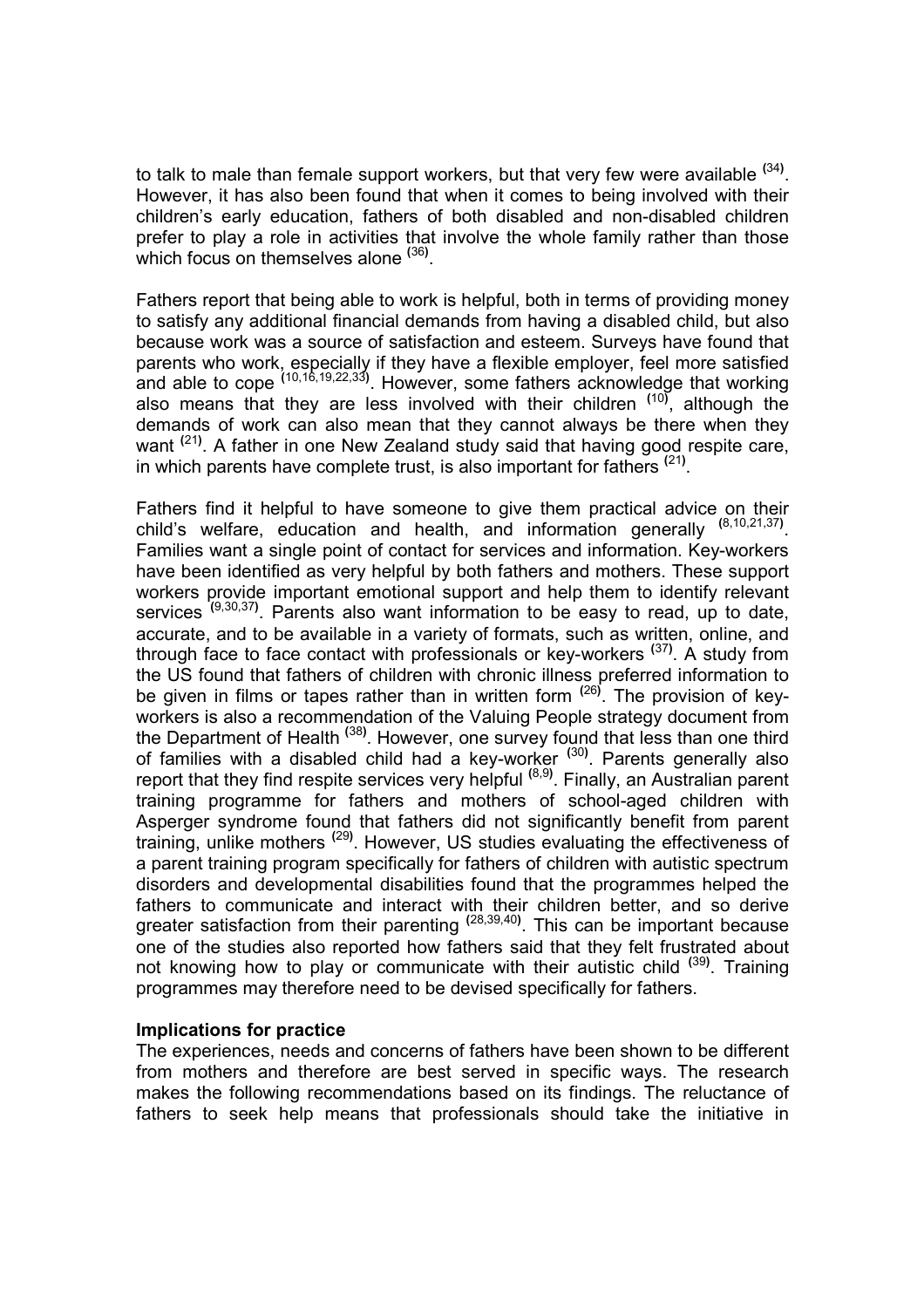providing the relevant information and details to fathers and mothers about their child's therapy and medication, what they should expect in terms of their child's progress and development, and what resources are available to help them as a family, and themselves as fathers  $(3,4,9,11,21,23,33,35,37)$ . Fathers also need to be encouraged to ask questions, voice their concerns, and be involved as much as possible in the decision-making and care involving their child <sup>(9,16,22,26)</sup>. Information has been found to be critical in enabling fathers and mothers to cope better with their situation. There is also a definite role for support groups as a means of emotional support for fathers <sup>(12,25,35)</sup>. Both employers and services should offer flexibility for fathers so that they can be there for their child and attend appointments <sup>(2,26,33)</sup>. The best long-term support reinforces parents' coping strategies and resources, such as financial support, information on services and the child's condition, and social support from family and friends <sup>(9)</sup>.

## User & Carer Knowledge

This section summarises the issues raised by fathers in relation to services, both as described by the literature and as defined through local consultation.

Fathers report that support services are provided to the child, mother or family as a whole, but there is no specific help for fathers <sup>(10)</sup>. One study found that fathers wanted more than one meeting with health professionals because their information needs were constantly changing, and because their ability to ask questions could be compromised at the time of diagnosis by stress or shock <sup>(12)</sup>. Fathers also want information about what help is available and report experiencing problems accessing services  $(8,21)$ . They are much less likely to seek support than mothers  $(10, 12, 13, 25)$ , and the lack of services to support the specific and complex needs of fathers mean that they are often left to deal with these needs themselves <sup>(11)</sup>. This is also because they feel an expectation to be strong and to be supportive of their partner <sup>(10-13,19,25,31)</sup>. Support with housing and transport is another need identified by both fathers and mothers of disabled children generally <sup>(8,9)</sup>. Fathers have also expressed a preference for services which are flexible and make provision during times when working fathers are available <sup>(2,9,33)</sup>.

## Useful Links

This section lists sources of information relevant to professionals who work within this field, and may also be of value to service users.

Children and Families. Department for Education and Skills http://www.dfes.gov.uk/childrenandfamilies/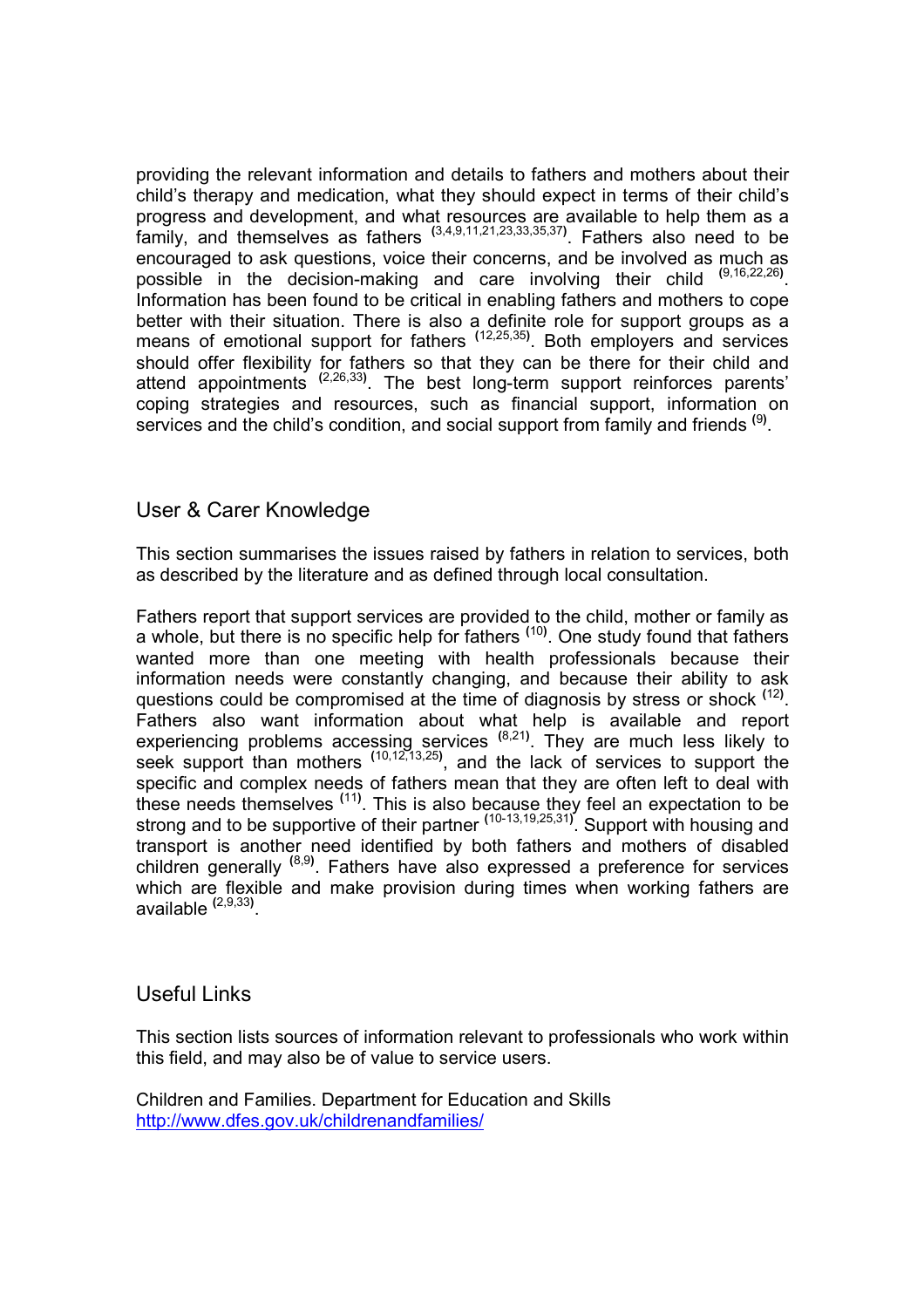This document provides links to a range of government and non-government bodies and organisations. This was formerly Quality Protects.

Choices. For Families of Children with Arthritis

http://www.kidswitharthritis.org/

This website makes available a fact-sheet (http://www.kidswitharthritis.org/factsheets/factsheet13.html) for fathers of children with arthritis written by fathers of children with this chronic condition.

### Contact a Family

http://www.cafamily.org.uk/

Contact a Family is a charity providing support and advice to parents of children diagnosed with disability, rare syndromes or chronic illnesses. The website provides a section of the site for fathers (http://www.cafamily.org.uk/dads.html), as well as making available fact-sheets for fathers (http://www.cafamily.org.uk/fathers.html) and professionals (http://www.cafamily.org.uk/students.html), and about available financial benefits (http://www.cafamily.org.uk/benefits.html). The website also has a section listing projects and organisations to help parents of disabled children with regard to education, counselling, services, leisure and finance (http://www.cafamily.org.uk/whenyourchild.html#Anchor-Educatio-46089 )

### Council for Disabled Children

### http://www.ncb.org.uk/cdc/

This organisation is a national forum for the discussion, development and dissemination of policy and practice issues for disabled children and young people and those with special educational needs.

Disability Information Service. Queen Elizabeth's Foundation. http://www.diss.org.uk/index.html

This website offers a database of the main UK organisations, support groups and other help-lines working in the disability field, and contact information for local disability information services.

Fathers Direct

http://www.fathersdirect.com/

Fathers Direct is a registered charity and an information centre on fatherhood. It was founded in 1999 by professionals with expertise in social work, family policy, business development and communications.

Foundation for People with Learning Disabilities

http://www.learningdisabilities.org.uk

This Foundation seeks to promote the rights, quality of life and opportunities of people with learning disabilities and their families. It is currently involved in a project called 2Recognising Fathers" which aims to develop a better understanding of the issues faced by fathers of children with a learning disability.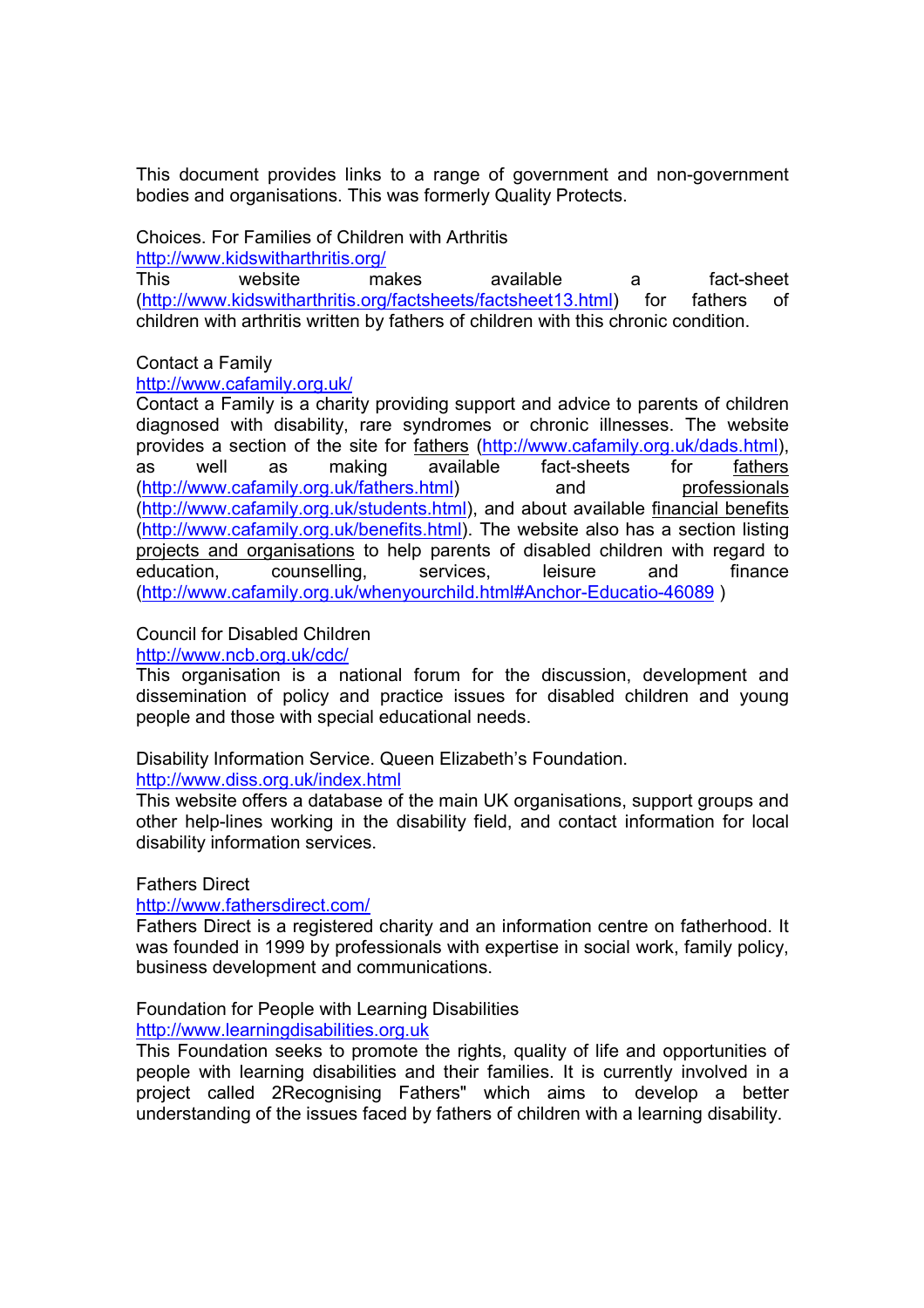Learning Disabilities. Department of Health

http://www.dh.gov.uk/PolicyAndGuidance/HealthAndSocialCareTopics/LearningD isabilities/fs/en

The website provides information about Government policy, white papers, working groups, and relevant links, for adults and children with learning disabilities.

National Family and Parenting Institute (NFPI)

http://www.nfpi.org/

The National Family and Parenting Institute (NFPI) is an independent charity working to support parents in bringing up their children and to promote the wellbeing of families.

## NCB Council for Disabled Children

http://www.ncb.org.uk/cdc/intro.asp

The Council for Disabled Children provides a national forum for the discussion and development of a wide range of policy and practice issues relating to service provision and support for disabled children and young people and those with special educational needs.

### Parentline Plus

http://www.parentlineplus.org.uk/templates/home/index.cfm

Parentline Plus is a national charity that works for and with parents. It works to offer help and support through a range of free and flexible services.

Royal College of Psychiatrists (2004). Mental Health and Growing Up, Third Edition. Good parenting

http://www.rcpsych.ac.uk/info/mhgu/newmhgu2.htm

The Royal College of Psychiatrists produces fact-sheets for parents, teachers and young people entitled Mental Health and Growing Up. The aims of these fact-sheets are to provide practical, up-to-date information about mental health problems (emotional, behavioural and psychiatric disorders) that can affect children and young people.

### Sure Start

### http://www.surestart.gov.uk/

Sure Start is a Government programme which aims to achieve better outcomes for children, parents and communities by supporting parents as parents, and by improving and increasing access to child care.

### Teachernet. SEN Strategy

http://www.teachernet.gov.uk/wholeschool/sen/senstrategy/

This is the government's Strategy for enabling children with special educational needs to realise their potential. It is a programme of sustained action and review over a number of years to support early years settings, schools and local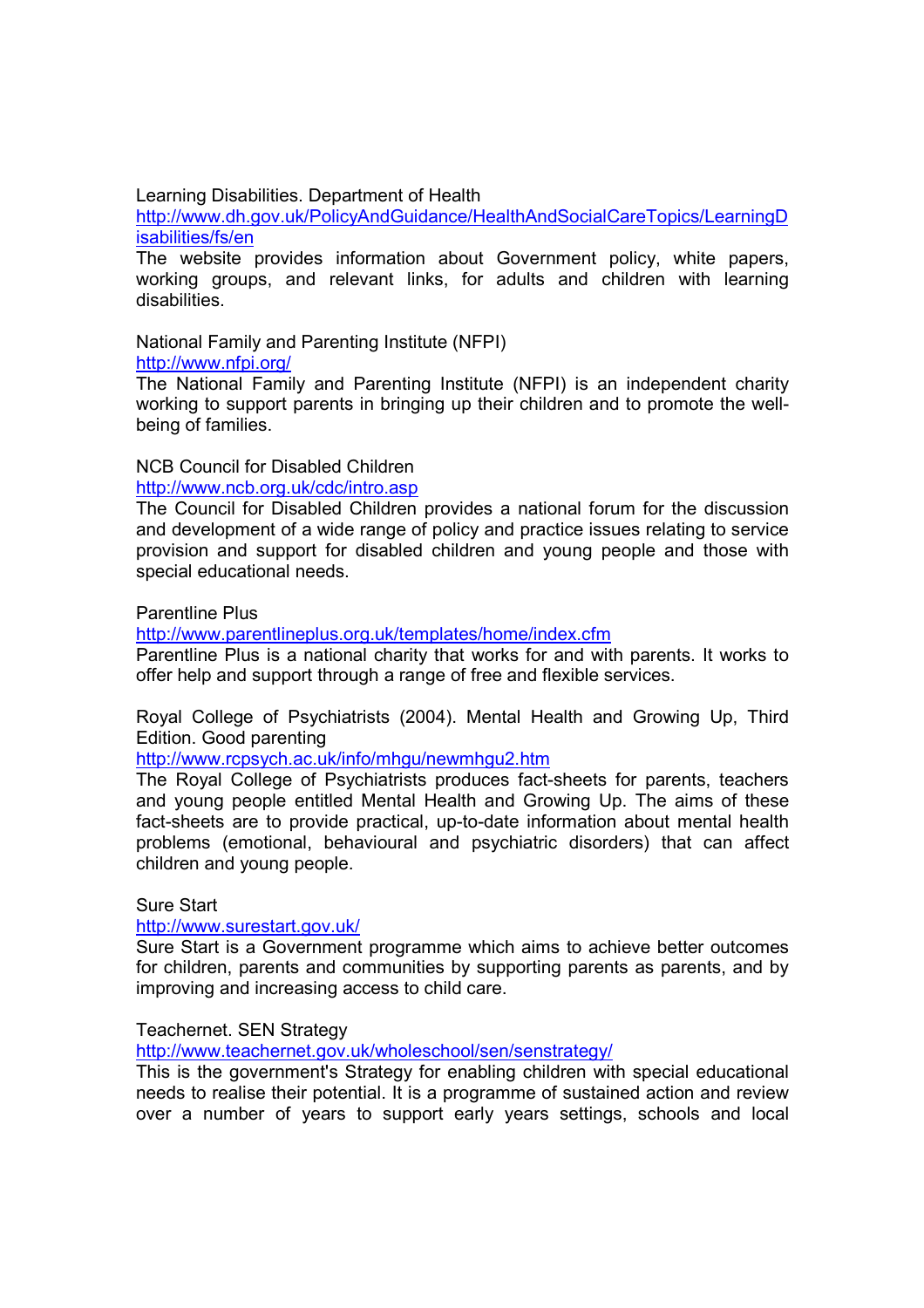authorities in improving provision for children with Special Educational Needs. This includes making available a Guide for parents and carers of children with **SEN** 

(http://www.teachernet.gov.uk/wholeschool/sen/parentcarers/ )

Working Families

http://www.workingfamilies.org.uk/asp/family\_zone/f\_welcome.asp

This resource offers information about workers rights and eligibility for benefits, as well as practical support for re-entering work for families. There are sections for both fathers and disabled children.

### Related SCARE briefings

Transition of Young People with Physical Disabilities or Chronic Illnesses from Children's to Adults' Services Title link: http://www.scie.org.uk/publications/briefings/briefing04/index.asp

Short Breaks (Respite Care) for Children with Learning Disabilities Title link: http://www.scie.org.uk/publications/briefings/briefing05/index.asp

ADHD: Background, Assessment and Diagnosis Title link: http://www.scie.org.uk/publications/briefings/briefing07/index.asp

ADHD: How it is treated

Title link: http://www.scie.org.uk/publications/briefings/briefing08/index.asp

## Acknowledgements

Thank you to the experts and service users for their contributions to this briefing.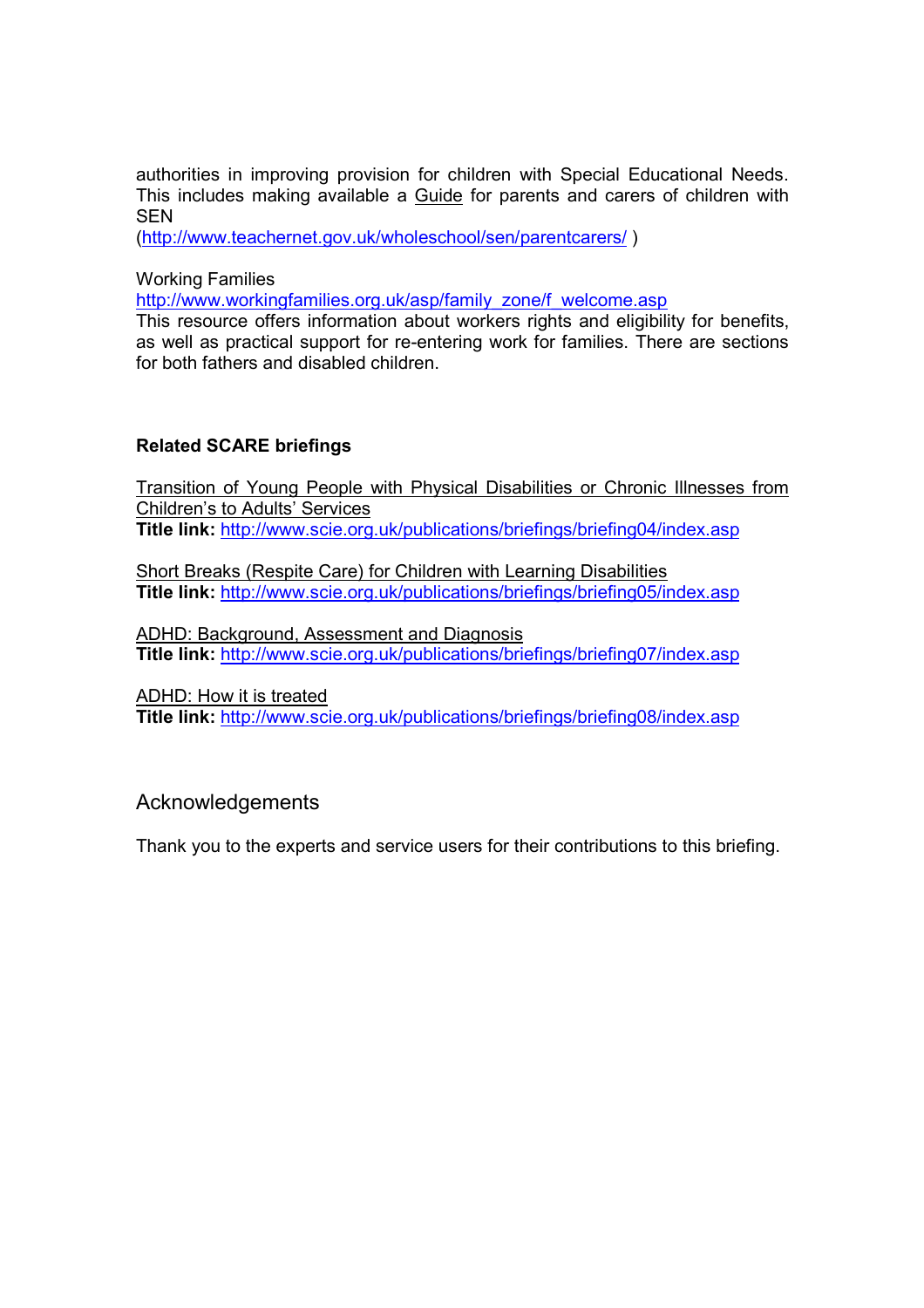## References

1 Pawson R., Boaz A., Grayson L., Long A., Barnes C. (2003). Types and Quality of Knowledge in Social Care. Knowledge Review 3. Social Care Institute for Excellence (SCIE). Title link: http://www.scie.org.uk/publications/knowledge.asp [Accessed 18 October 2005]

This document analyses and defines the different types of knowledge and information which may inform social care research and practice

2 Carpenter B. (2002). Inside the portrait of a family: the importance of fatherhood. Early Child Development and Care, 172 (2), 195-202.

This article reviews and extends the debate on the redefinition of fatherhood. Full text available http://www.fathersdirect.com/index.php?id=15&cID=259

3 Pelchat D., Ricard N., Bouchard J.M., Perreault M., Saucier J.F., Berthiaume M. et al. (1999). Adaptation of parents in relation to their 6-monthold infant's type of disability. Child: Care, Health and Development, 25 (5), 377- 397.

This Canadian study measured the different levels of stress among parents of infants with different disabilities.

Abstract available

http://www.ncbi.nlm.nih.gov/entrez/query.fcgi?cmd=Retrieve&db=PubMed&list\_ui ds=10494463&dopt=Abstract

4 Esdaile S.A., Greenwood K.A. (2003). A comparison of mothers' and fathers' experience of parenting stress and attributions for parent-child interaction outcomes. Occupational Therapy International, 10 (2), 115-126.

This US study explores differences in parenting stress between mothers and fathers of disabled children.

Abstract available

http://www.ncbi.nlm.nih.gov/entrez/query.fcgi?cmd=Retrieve&db=PubMed&list\_ui ds=12897895&dopt=Abstract

5 Saloviita T, Italinna M, Leinonen E (2003). Explaining the parental stress of fathers and mothers caring for a child with intellectual disability: A Double ABCX model. Journal of Intellectual Disability Research, 47 (4-5), 300-312.

This Finnish study examines the factors which contribute to stress in parents of children with an intellectual disability.

Abstract available:

http://www.ncbi.nlm.nih.gov/entrez/query.fcgi?cmd=Retrieve&db=PubMed&list\_ui ds=12787162&dopt=Abstract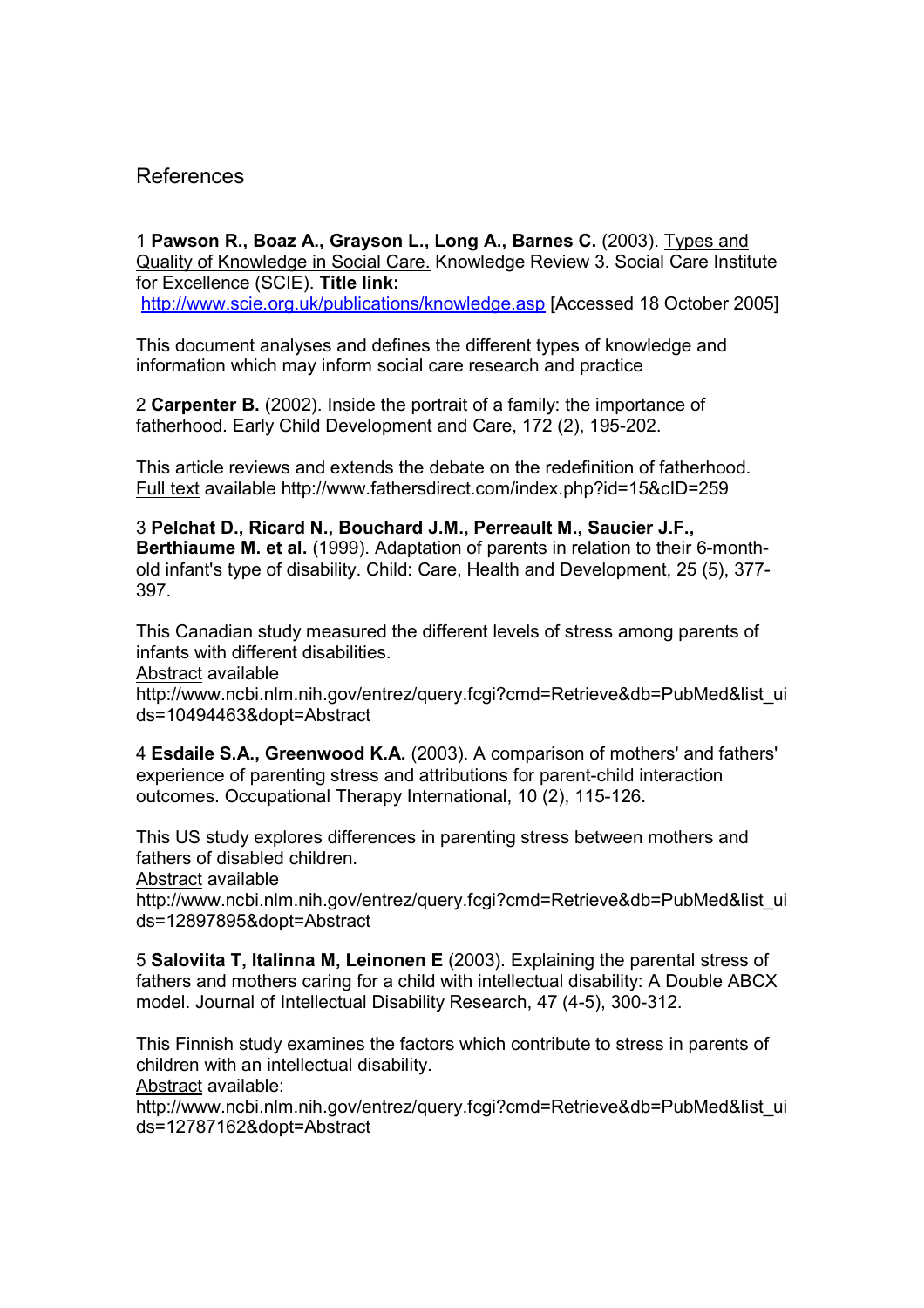6 Roach M.A., Orsmond G.I., Barratt M.S. (1999). Mothers and fathers of children with Down syndrome: Parental stress and involvement in childcare. American Journal on Mental Retardation, 104 (5), 422-436.

This US study compares parental stress in socio-economically matched samples of mothers and fathers of children with Down syndrome and parents of typically developing children.

Abstract available

http://www.ncbi.nlm.nih.gov/entrez/query.fcgi?cmd=Retrieve&db=PubMed&list\_ui ds=10541413&dopt=Citation

7 Veisson M. (1999). Depression symptoms and emotional states in parents of disabled and non-disabled children. Social Behavior and Personality, 27 (1), 87- 97.

This article is a survey from Estonia comparing the depressive symptoms and emotional states of parents of disabled children and non-disabled children. Full text available

http://www.findarticles.com/p/articles/mi\_qa3852/is\_199901/ai\_n8851290

8 Sloper P. (1999). Models of service support for parents of disabled children. What do we know? What do we need to know? Child: Care, Health and Development, 25 (2), 85-99.

This paper reviews the findings about parental stress and coping strategies, and identifies a number of important characteristics of effective service models. Abstract available

http://www.ncbi.nlm.nih.gov/entrez/query.fcgi?cmd=Retrieve&db=PubMed&list\_ui ds=10188064&dopt=Abstract

9 Beresford B., Sloper P., Baldwin S., Newman T. (1996). What Works in Services for Families with a Disabled Child. Barnardos. Title link: http://www.barnardos.org.uk/resources/researchpublications/documents/wwdisab .pdf [Accessed 18 October 2005]

This report discusses effective practice for families with disabled children up to the age of 16.

10 West S. ( 2000). Just a shadow: a review of support for fathers of children with disabilities. Birmingham, Handsel Trust.

This book reports the findings of interviews with four fathers of children with disabilities.

11 Pelchat D., Lefebvre H., Perreault M. (2003). Differences and similarities between mothers' and fathers' experiences of parenting a child with a disability.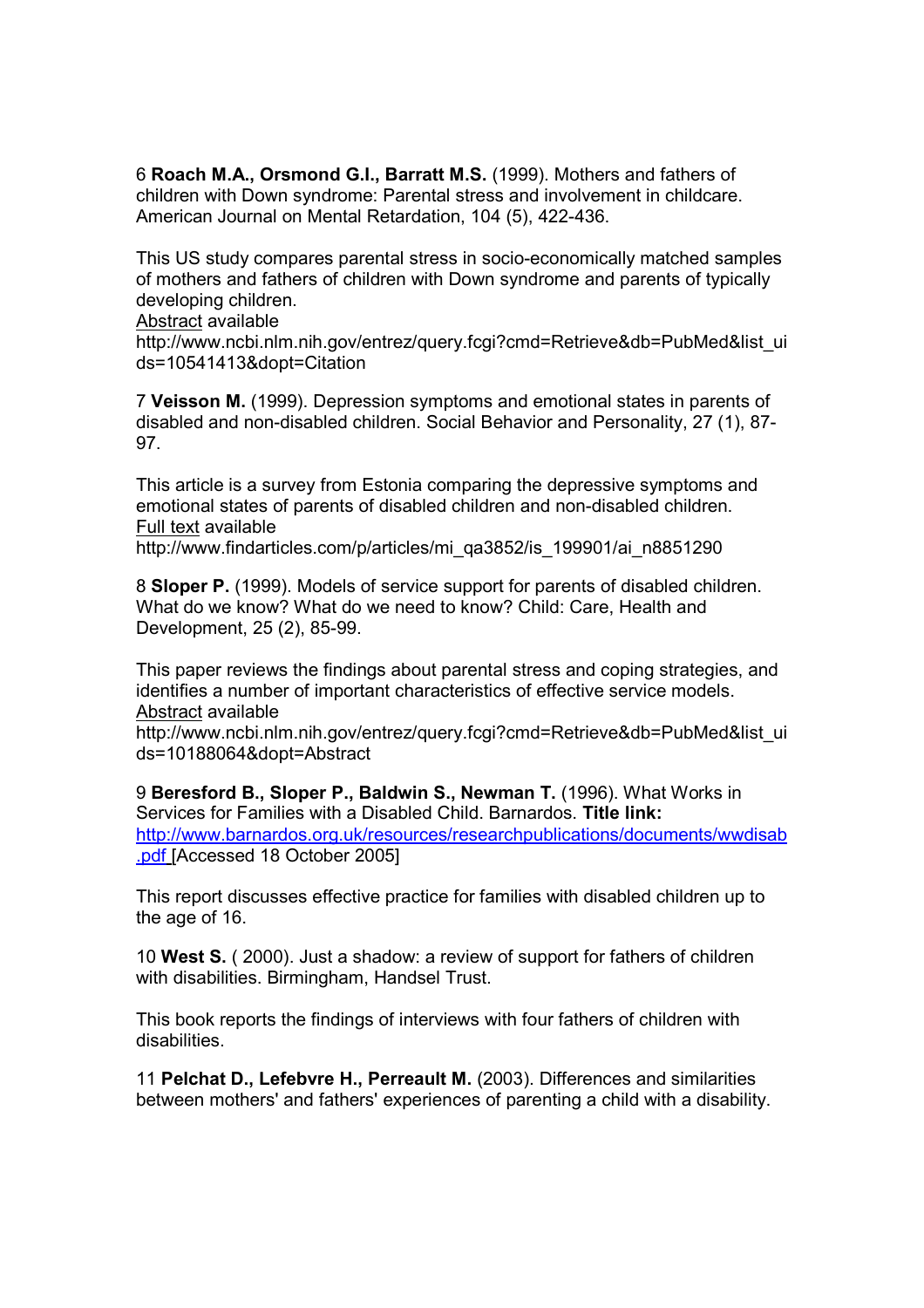Journal of Child Health Care, 7 (4), 231-247.

This Canadian study uses focus groups to identify the differences and similarities in the experiences of parents of children with a disability.

Abstract available

http://www.ncbi.nlm.nih.gov/entrez/query.fcgi?cmd=Retrieve&db=PubMed&list\_ui ds=14636429&dopt=Abstract

12 Rendall A. (1997). Fatherhood and learning disabilities: a personal account of reaction and resolution. Journal of Learning Disabilities, 1 (2), 77-83.

This article describes the findings of a survey of fathers of children with disabilities, as well as the author's personal experience.

13 Sullivan A. (2002). Gender differences in coping strategies of parents of children with Down syndrome. Down Syndrome: Research & Practice, 8 (2), 67- 73.

This UK examines the reactions of fathers compared to mothers following the birth of a child with Down syndrome. Abstract available http://www.ncbi.nlm.nih.gov/entrez/query.fcgi?cmd=Retrieve&db=PubMed&list\_ui ds=12407971&dopt=Abstract

14 Knafl K., Zoeller L. (2000). Childhood chronic illness: a comparison of mothers' and fathers' experiences. Journal of Family Nursing, 6 (3), 287-302.

This US study explores how mothers and fathers of a child with a chronic illness view their experience and its impact on family life.

15 Fidalgo Z., Pimentel J.S. (2004). Mother, child and father-child interactions with Down syndrome (DS) children: A comparative study. Journal of Intellectual Disability Research, 48 (4-5), 326.

This Portuguese study examines differences between fathers and mothers in how they interact with their disabled children.

16 Katz S. (2002). Gender differences in adapting to a child's chronic illness: a causal model. Journal of Pediatric Nursing, 17 (4), 257-269.

This Israeli study examines differences between mothers and fathers' response to their child's chronic illness.

Abstract available

http://www.ncbi.nlm.nih.gov/entrez/query.fcgi?cmd=Retrieve&db=PubMed&list\_ui ds=12219325&dopt=Abstract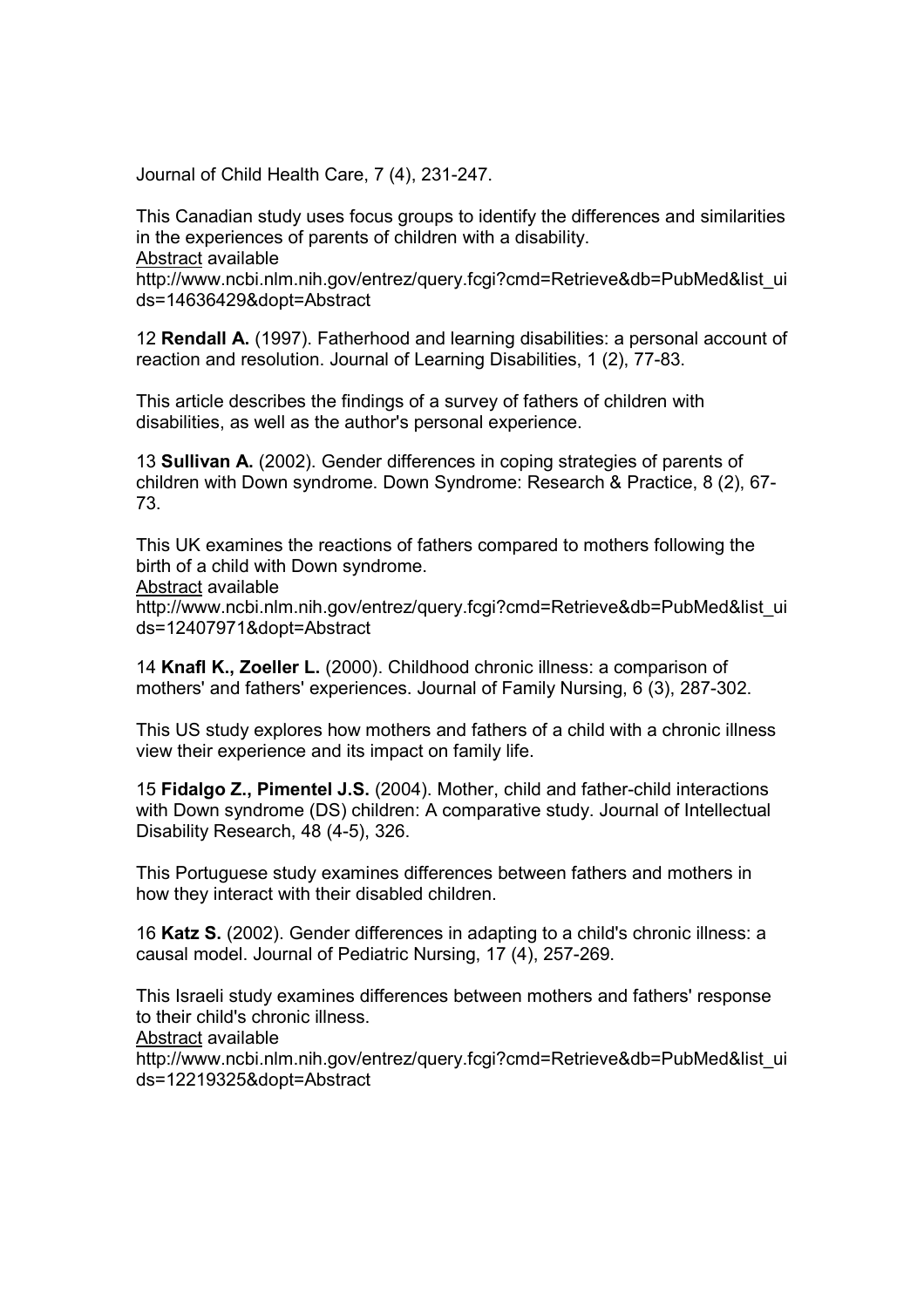17 Hastings R.P. (2003). Child behaviour problems and partner mental health as correlates of stress in mothers and fathers of children of autism. Journal of Intellectual Disability Research, 47 (4-5), 231-237.

This UK study examines the relationship between maternal and paternal psychological well-being and being the parent of a disabled child. Abstract available

http://www.ncbi.nlm.nih.gov/entrez/query.fcgi?cmd=Retrieve&db=PubMed&list\_ui ds=12787155&dopt=Abstract

18 Pelchat D., Bisson J., Ricard N., Perreault M., Bouchard J.-M. (1999). The longitudinal effects of an early family intervention program on the adaptation of families of children with a disability. International Journal of Nursing Studies, 36 (6), 465-477

19 Peck B., Lillibridge J. (2003). Rural fathers' experiences of loss in day-to-day life with chronically ill children. Australian Journal of Advanced Nursing, 21 (1), 21-27.

This is an Australian study of the experiences of rural fathers in relation to their disabled children.

20 Seiffge-Krenke I. (2002). "Come on, say something, Dad!": communication and coping in fathers of diabetic adolescents. Journal of Pediatric Psychology, 27 (5), 439-450.

This German study compares the coping and communication behaviour of fathers in families with either a diabetic or a non-diabetic child. Abstract available

http://www.ncbi.nlm.nih.gov/entrez/query.fcgi?cmd=Retrieve&db=PubMed&list\_ui ds=12058008&dopt=Abstract

21 Donald Beasley Institute. (1997). Perilous Passage: New Zealand Fathers Talk about their Children with Disabilities. Dunedin, The Donald Beasley Institute Inc.

This book describes the experiences of fathers of disabled children and offers an insight into their relationships.

22 Goble L.A. (2004). The impact of a child's chronic illness on fathers. Issues in Comprehensive Pediatric Nursing, 27 (3), 153-162.

This US study examines the experience of fathers of a child with a chronic illness.

Abstract available:

http://www.ncbi.nlm.nih.gov/entrez/query.fcgi?cmd=Retrieve&db=pubmed&dopt= Abstract&list\_uids=15371113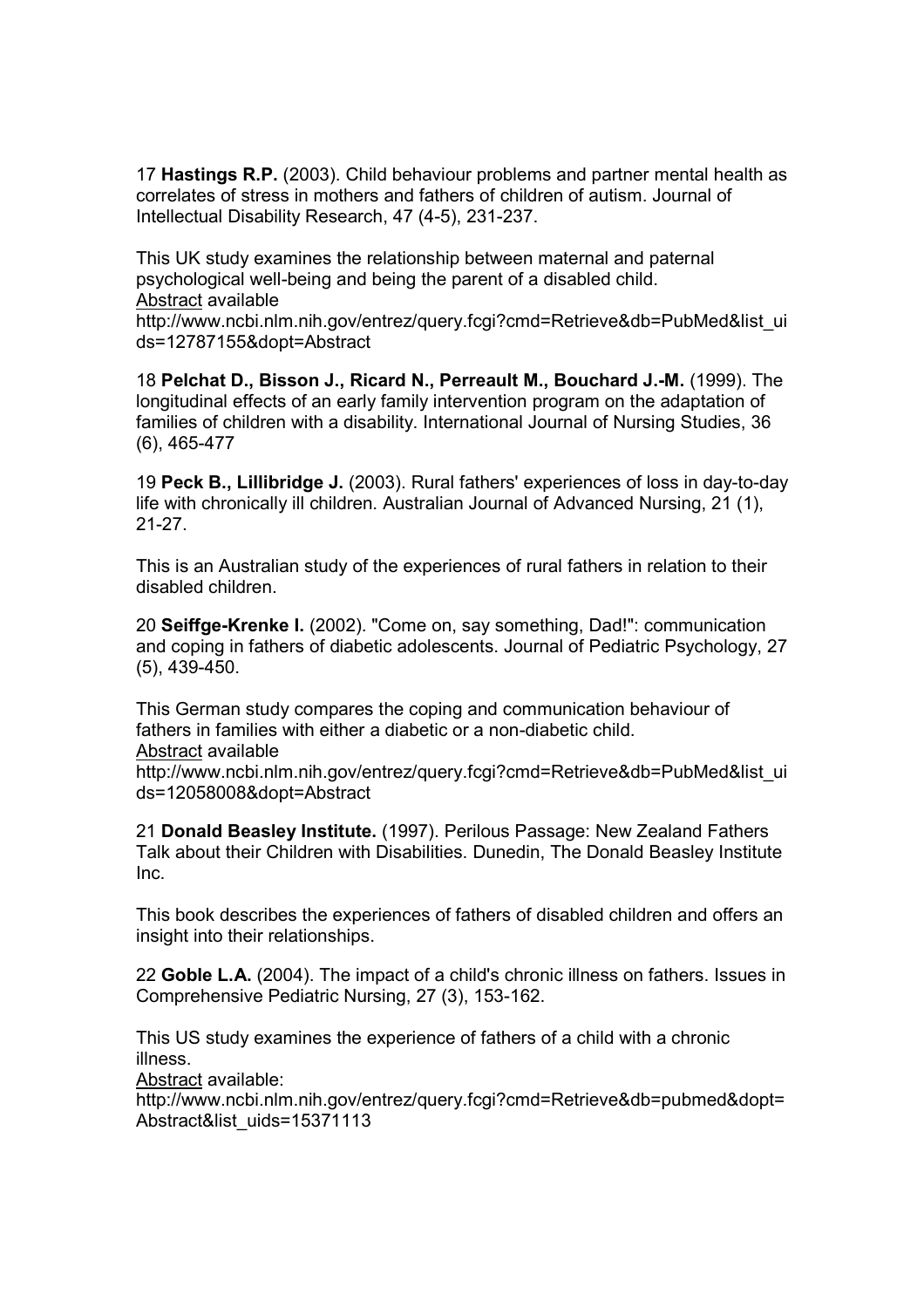23 Leyser Y., Heinze T. (2001). Perspectives of parents of children who are visually impaired: Implications for the field. RE:view, 33 (1), 37-48.

This US survey examines what parents of visually impaired children find both difficult and helpful.

Abstract available

http://static.highbeam.com/r/review/march222001/perspectivesofparentsofchildre nwhoarevisuallyimpai/

24 Olsen R., Wates M. (2003). Disabled Parents. Examining Research Assumptions. Research in Practice. Title link: http://www.rip.org.uk/publications/researchreviews.asp [Accessed 18 October 2005]

The aim of this review is to bring together the research literature on disabled parents and to place it within the context of policy and practice.

25 West A. (1998). The piloting of a group for the fathers of children with Down syndrome. Child: Care Health and Development, 24 (4), 289-294.

This paper describes the piloting of a small group for the fathers of children with Down Syndrome.

Abstract available:

http://www.ncbi.nlm.nih.gov/entrez/query.fcgi?cmd=Retrieve&db=PubMed&list\_ui ds=9693857&dopt=Abstract

26 Hadadian A., Merbler J. (1995). Fathers of young children with disabilities: how do they want to be involved? Child and Youth Care Forum, 24 (5), 327-338.

This US study looks at father's involvement with their disabled children, as well as their training and resource needs.

27 Quinn P. (1999). Supporting and encouraging father involvement in families of children who have a disability. Child and Adolescent Social Work Journal, 16 (6), 439-454.

This US study looks at interventions to improve fathers' involvement with their disabled children.

28 Russell D., Matson J. (1998). Fathers as intervention agents for their children with developmental disabilities. Child & Family Behavior Therapy, 20 (3), 29-49.

This US study examines the effectiveness of parent training for three fathers of developmentally disabled children.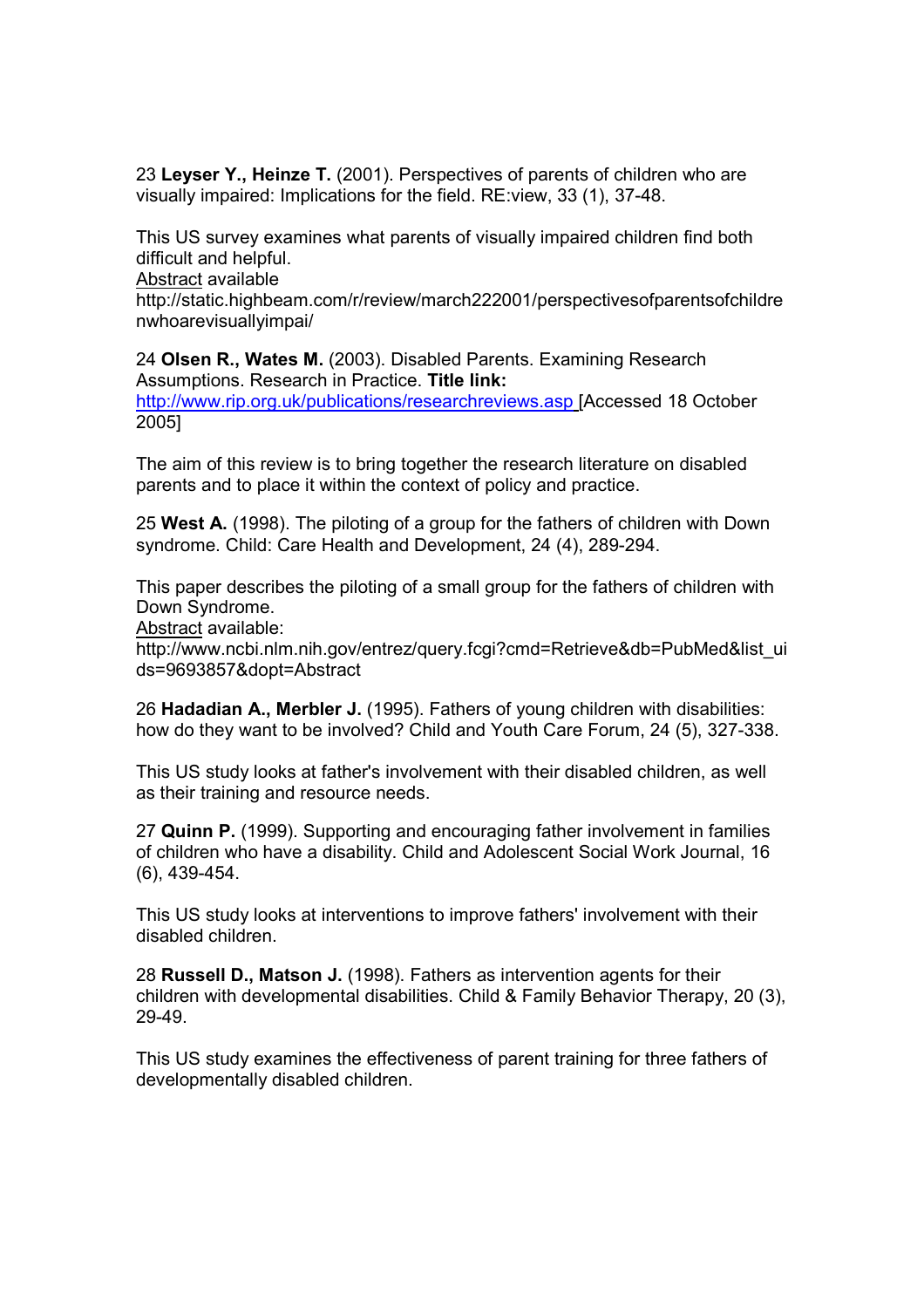29 Sofronoff K., Farbotko M. (2002). The effectiveness of parent management training to increase self-efficacy in parents of children with Asperger syndrome. Autism, 6 (3), 271-286.

This Australian study looks at an intervention programme to improve parental self-efficacy in the management of problem behaviours associated with Asperger syndrome.

Abstract available

http://www.ncbi.nlm.nih.gov/entrez/query.fcgi?cmd=Retrieve&db=pubmed&dopt= Abstract&list\_uids=12212918

30 Beresford B. (1995). Expert Opinions: a Survey of Parents Caring for a Severely Disabled Child. Bristol, Policy Press.

This is a survey of parents of disabled children. It focuses on available and recommended services.

31 Meyer D.J. (1995). Uncommon Fathers: Reflections on Raising a Child with a Disability. Bethesda M.D., Woodbine House.

The nineteen chapters of this U.S. book were written by fathers of children with disabilities. They describe their experiences.

32 Olsson M.B., Hwang C.P. (2001). Depression in mothers and fathers of children with intellectual disability. Journal of Intellectual Disability Research, 45 (6), 535-543.

This Swedish study compares depression in parents of children with autism and intellectual disabilities with parents of non-disabled children.

Abstract available

http://www.ncbi.nlm.nih.gov/entrez/query.fcgi?cmd=Retrieve&db=pubmed&dopt= Abstract&list\_uids=11737541

33 Kagan C., Lewis S., Heaton P. (1998). Caring to Work: Accounts of working parents of disabled children. Joseph Rowntree Foundation. Title link: http://www.jrf.org.uk/knowledge/findings/socialcare/SCR538.asp

This is a report on the needs and experiences of 40 families with disabled children, especially in terms of employment and work.

34 Ghate D., Shaw C., Hazel N. (2000). Fathers and Family Centres: Engaging Fathers in Preventive Services. Joseph Rowntree Foundation. Title link: http://www.jrf.org.uk/knowledge/findings/socialpolicy/330.asp [Accessed 18 October 2005]

This study examines what helps and hinders fathers' involvement with family centres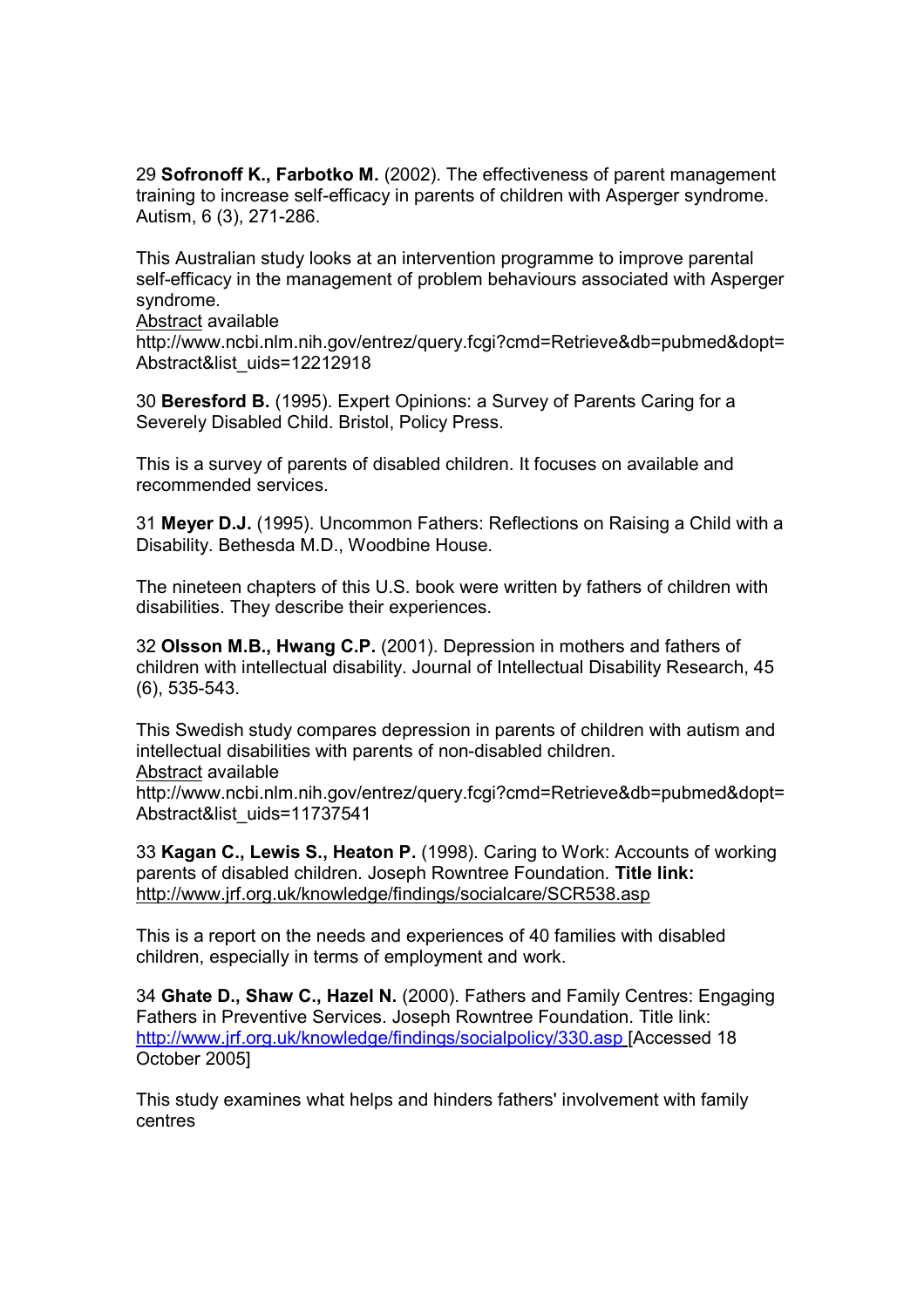35 Carpenter B., Addenbrooke M., Attfield E., Conway S. (2004). "Celebrating Families": an inclusive model of family-centred training. British Journal of Special Education, 31 (2), 75-80.

This article reports on a week of traning days for all members of families of children with special needs, including fathers, extended family and siblings.

36 Turbiville V.P., Marquis J.G. (2001). Father participation in early education programs. Topics in Early Childhood Special Education, 21 (4), 223-231.

This US study examines the involvement of 318 fathers of disabled and nondisabled children in early education programmes.

37 Mitchell W., Sloper P. (2000). User-friendly information for families with disabled children: A guide to good practice. Joseph Rowntree Foundation. Title link: http://www.jrf.org.uk/knowledge/findings/socialcare/n30.asp [Accessed 18 October 2005]

This is a report on a project investigating the information and service needs of parents of disabled children.

38 Department of Health (2001). Valuing People. A New Strategy for Learning Disability for the 21st Century. Department of Health. Title link: http://www.archive.official-documents.co.uk/document/cm50/5086/5086.htm [Accessed 18 October 2005]

This White paper forwards proposals for improved service delivery to children with learning disabilities and their parents, as well as adults with learning disabilities.

39 Elder J.H., Valcante G., Won D., Zylis R. (2003). Effects of in-home training for culturally diverse fathers of children with autism. Issues in Mental Health Nursing, 24 (3), 273-295.

This US study reports on four fathers from different ethnic groups and the effect of a programme to help their parenting. Abstract available

http://www.ncbi.nlm.nih.gov/entrez/query.fcgi?cmd=Retrieve&db=PubMed&list\_ui ds=12623686&dopt=Abstract

40 Elder J.H., Valcante G., Yarandi H., White D., Elder T.H. (2005). Evaluating in-home training for fathers of children with autism using single-subject experimentation and group analysis methods. Nursing Research, 54 (1), 22-32.

This US study evaluates a training program designed to help fathers interact better with their autistic children. Abstract available